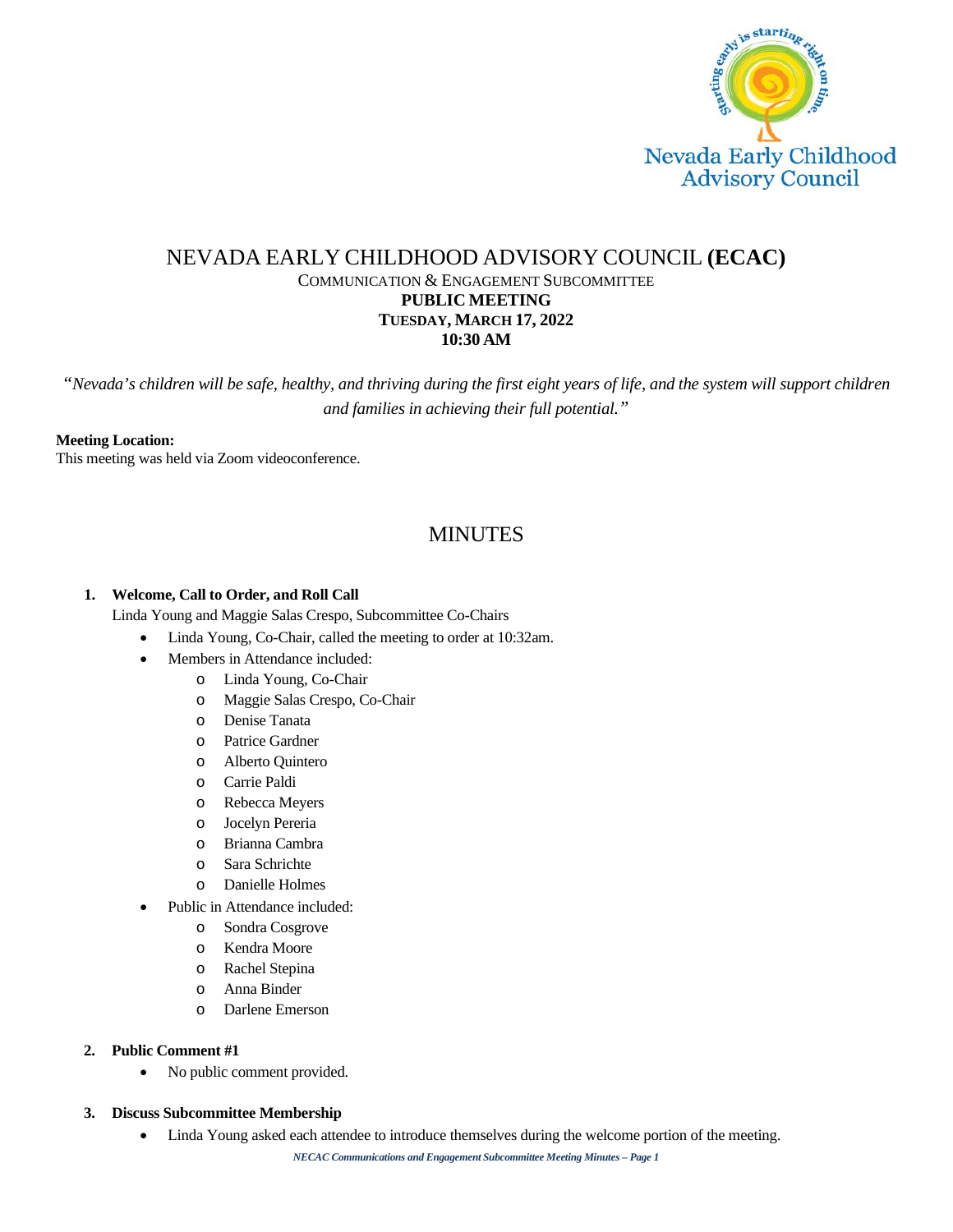

- Linda Young mentioned that meetings would be approximately one hour.
- Maggie Salas Crespo asked if anyone had recommendations for others that should be serving on the subcommittee, particularly anyone who is working in communications and/or engagement.
- Anna Binder recommended someone from the Guinn Center, Nevada PEP and the Children's Advocacy Alliance.
- Patrice Gardner recommended Ashley Dines to serve as a parent representative. Denise Tanata responded that Ashley Dines, Parent Leadership Coordinator at The Children's Cabinet will be assigned to serve on the subcommittee.
- Denise Tanata reminded the group that they need to submit their commitment form in order to be listed as a member of the subcommittee. Due to Open Meeting Law, the subcommittee must meet quorum requirements. If we do not have quorum of members, then the subcommittee cannot meet. However, the meeting is open to the public, so individuals should determine if they want to become official members or just attend meetings as a member of the public.
- Linda Young also mentioned that those who become members must commit to attend regular meetings, which will likely be monthly or every other month.
- Rachel Stepina mentioned that it would be good to have rural representation on this subcommittee as well.
- Carrie Paldi recommended having someone from the Las Vegas Urban League to serve on this subcommittee as well.
- Maggie Salas Crespo will make sure the form gets sent out to everyone.
- Darlene Emerson asked about how the early childhood system works in Nevada. Discussed a need to understand what is happening in schools and Head Start.
- Linda Young interjected that the Council could address some of those issues, but for this topic we are looking at who is interested in joining this subcommittee.
- Anna Binder mentioned that Denise Tanata and the Children's Cabinet provided a presentation to the Interim Finance Committee yesterday and everyone should review that information.
- Linda Young asked if there were any additional recommendations for members, to send them to her or Maggie Salas Crespo.
- Linda Young recommended Dr. Beverly Mathis with the NV Public Education Foundation as a member as well.
- Denise Tanata asked everyone to share their email address in the chatbox to ensure we have accurate information for sending out the forms.

# **4. Discuss Agenda Items for Next Meeting**

- Linda Young opened up the discussion on potential items for the next meeting agenda.
- Maggie Salas Crespo mentioned the distribution of the Strategic Plan as we have a lot of printed copies and establishment of a marketing plan. Maggie asked Denise to provide some additional information.
- Denise Tanata said that she will make sure that everyone gets an electronic and printed version of the plan. A link to the document was provided in the chat box. Denise Tanata provided reference to the NECAC Strategic Plan and outlined the objectives for this subcommittee under Goal 3. She referenced development of a communications plan as a central role for this subcommittee. Denise Tanata recommended further discussion on the specific goals and objectives and also recommended that the next agenda include a review of the subcommittee workplan to lay out key activities, outcomes and metrics for the work of the subcommittee. Denise Tanata also recommended discussing where we are starting in regard to communications to discuss what resources, supports and initiatives are already underway for this work.
- Linda Young asked about sharing the Bylaws she would like to make sure the subcommittee have that as a piece of foundational information for the subcommittee.
- Darlene Emerson asked about training for early childhood communities. How can we ensure that we are all being brought along at the same time?
- Maggie Salas Crespo provided a summary of recommendations:
	- Workplan Document Maggie Salas Crespo and Linda Young will work with Denise and Patrice to develop a draft prior to the next meeting.